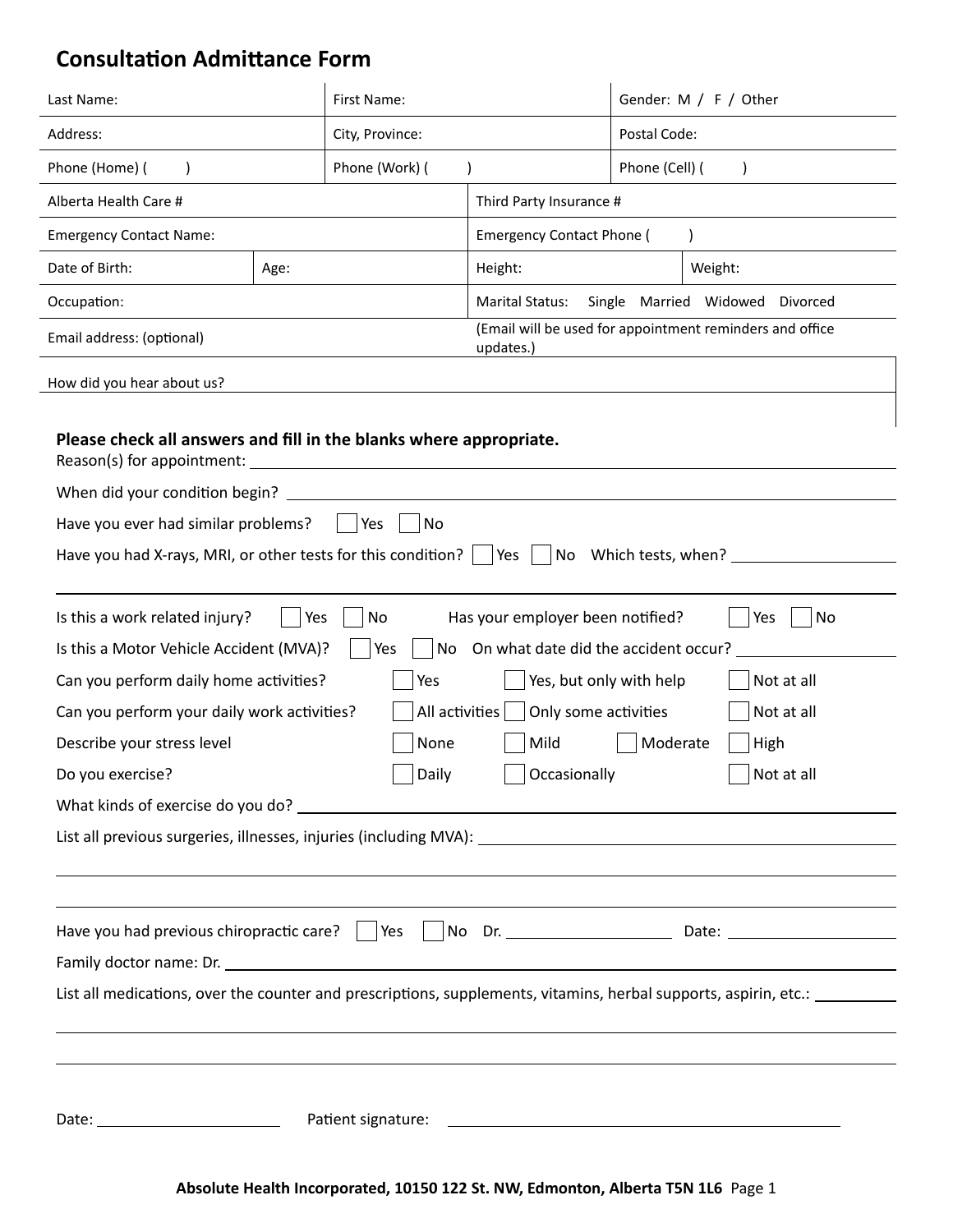## **Health History Questionnaire**

**Patient name Date**

Have you ever been diagnosed or told you have any of the following? Circle the correct response.

| 1. |                                                                                       | Yes | No             |
|----|---------------------------------------------------------------------------------------|-----|----------------|
| 2. |                                                                                       | Yes | No             |
| 3. |                                                                                       | Yes | No             |
| 4. |                                                                                       | Yes | No.            |
| 5. |                                                                                       | Yes | No             |
|    |                                                                                       |     |                |
| 6. |                                                                                       | Yes | No             |
| 7. | Bone spurs on the neck bones (cervical sprain)----------------------------------      | Yes | No             |
| 8. | Whiplash injury (flexion-extension injury, cervical sprain)---------------------      | Yes | No             |
| 9. | Have you or any of your relatives ever suffered a stroke? ---------------------       | Yes | No             |
|    |                                                                                       | Yes | No             |
|    |                                                                                       |     |                |
|    |                                                                                       | Yes | No             |
|    | 12. Visual disturbances (blurring, loss, double vision)------------------------------ |     |                |
|    |                                                                                       | Yes | N <sub>0</sub> |
|    | 13. Hearing disturbances (loss, ringing, other noise) ----------------------------    | Yes | No             |
|    |                                                                                       | Yes | No             |
|    |                                                                                       | Yes | No             |
|    |                                                                                       | Yes | No             |
|    | 17. Loss of consciousness, even momentary blackouts ----------------------------      | Yes | No             |
|    | 18. Numbness, loss of sensation, loss of strength or weakness in the face,            |     |                |
|    | fingers, hands, arms, legs, or any other parts of the body? -------------------       | Yes | No             |

Indicate the location of your pain by shading in the appropriate area(s):

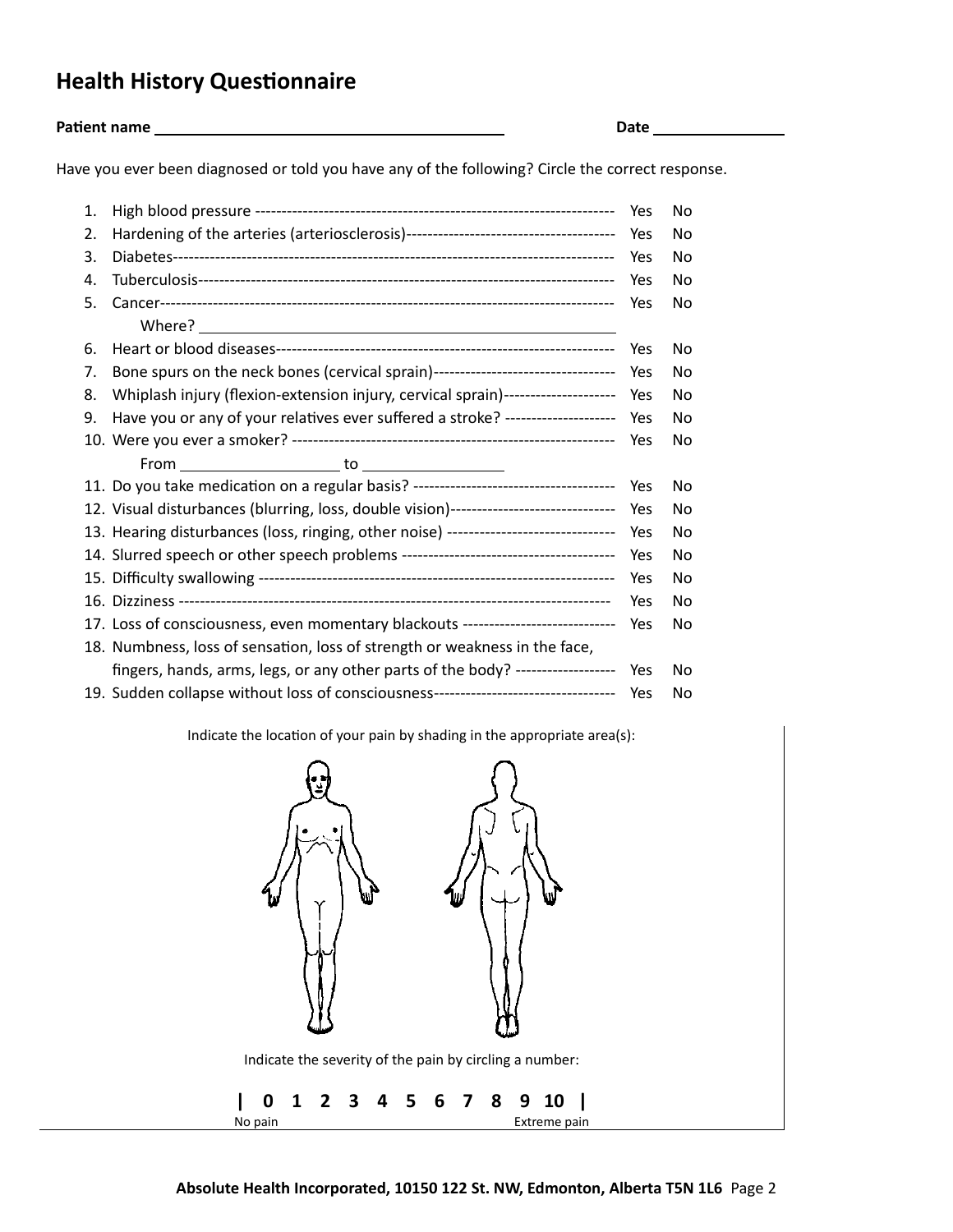**Circle** any conditions that are **presently** causing you a problem. **Underline** those that have caused you problems in the **past**.

| <b>GENERAL SYMPTOMS</b>                                                                                                                                                   | <b>RESPIRATORY</b>                                                                                                                                                                                                              | <b>GENITOURINARY</b>                                                                                                                                                                                                                                                          |
|---------------------------------------------------------------------------------------------------------------------------------------------------------------------------|---------------------------------------------------------------------------------------------------------------------------------------------------------------------------------------------------------------------------------|-------------------------------------------------------------------------------------------------------------------------------------------------------------------------------------------------------------------------------------------------------------------------------|
| Fever<br>Sweats<br>Fainting<br>Sleep disturbance<br>Fatigue<br>Nervousness<br>Weight loss<br>Weight gain                                                                  | Chronic cough<br>Spitting up phlegm<br>Spitting up blood<br>Chest pain<br>Wheezing<br>Difficulty breathing<br>Asthma                                                                                                            | Frequent urination<br>Painful urination<br><b>Blood in urine</b><br>Pus in urine<br>Kidney infection<br>Prostate trouble<br>Uncontrollable urine flow                                                                                                                         |
| <b>NEUROLOGICAL</b>                                                                                                                                                       | <b>CARDIOVASCULAR</b>                                                                                                                                                                                                           | <b>GASTROINTESTINAL</b>                                                                                                                                                                                                                                                       |
| Visual disturbance<br><b>Dizziness</b><br>Fainting<br>Convulsions<br>Headache<br><b>Numbness</b><br>Neuralgia (nerve pain)<br>Poor coordination<br>Weakness               | Rapid beating heart<br>Slow beating heart<br>High blood pressure<br>Low blood pressure<br>Pain over heart<br>Hardening of arteries<br>Swollen ankles<br>Poor circulation<br>Palpitations<br>Cold hand or feet<br>Varicose veins | Poor appetite<br>Difficult digestion<br>Heartburn<br>Ulcers<br><b>Nausea</b><br>Vomiting<br>Constipation<br>Diarrhea<br>Blood in stool<br>Gallbladder/jaundice<br>Colitis                                                                                                     |
| <b>EYES, EARS, NOSE, THROAT</b>                                                                                                                                           | <b>MUSCLE &amp; JOINT</b>                                                                                                                                                                                                       | <b>FOR WOMEN ONLY</b>                                                                                                                                                                                                                                                         |
| Eye pain<br>Double vision<br>Ringing in ears<br><b>Deafness</b><br>Nosebleeds<br>Trouble swallowing<br>Hoarseness<br>Sinus infection<br>Nasal drainage<br>Enlarged glands | Neck pain<br>Low back pain<br>Arm pain<br>Shoulder pain<br>Leg pain<br>Knee pain<br>Foot pain<br>Pain/numbness down arms or<br>legs<br>Pain between shoulders swollen<br>joints<br>Spinal curvature<br>Arthritis<br>Fractures   | Painful menstruation<br>Hot flashes<br>Irregular cycle<br>Cramps or back pain<br>Vaginal discharge<br>Nipple discharge<br>Lumps in breast<br>Menopausal symptoms<br>Birth control pills<br>Miscarriages<br>Complications with pregnancy<br>Pregnant? Y / N<br>Week?<br>Other: |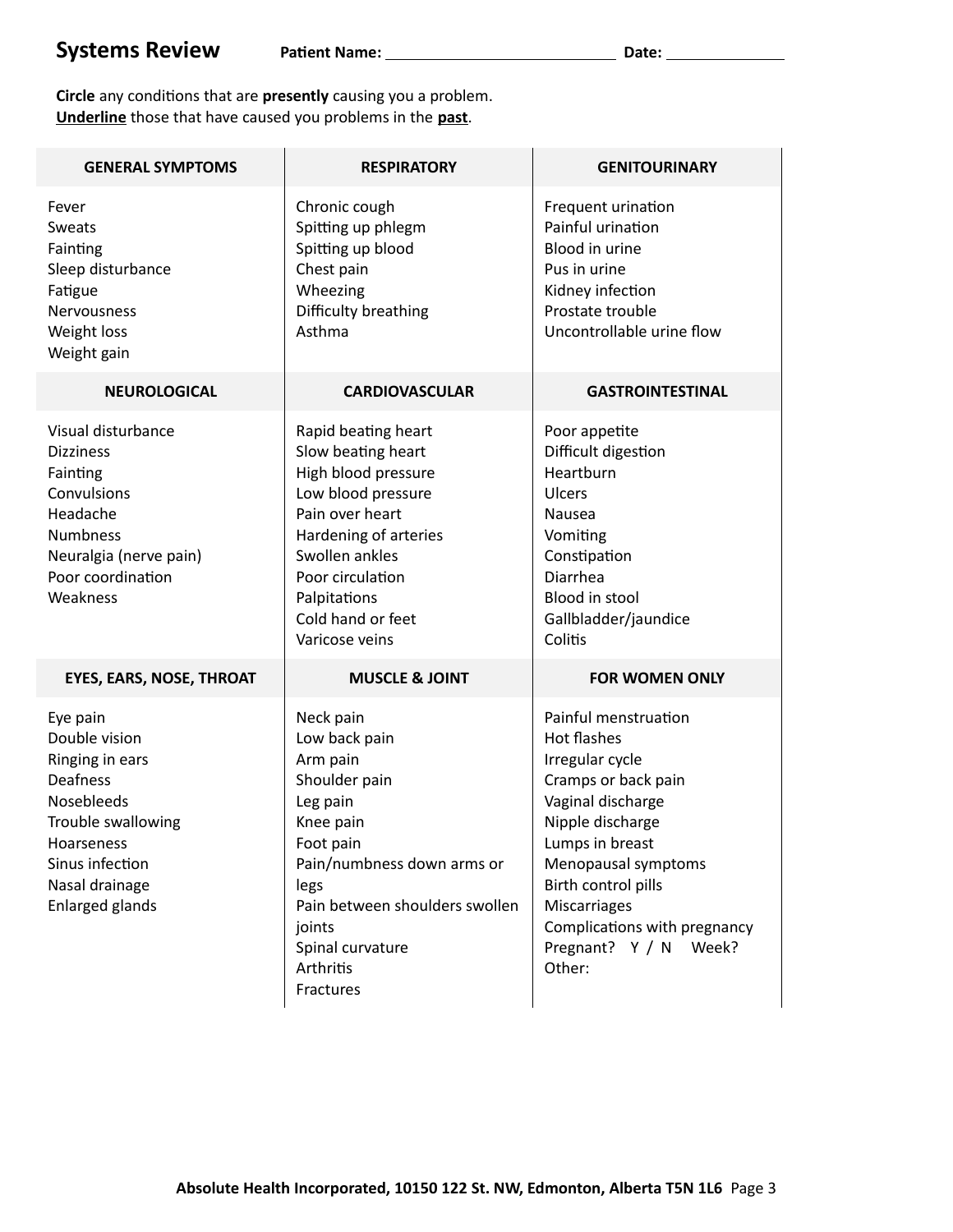|                | <b>CHIROPRACTIC CASE HISTORY</b>                                                                               |      |                      | <b>PATIENT NAME</b> |                    |             | <b>GENDER</b>                                                    | M<br>$\prime$ | -F    |
|----------------|----------------------------------------------------------------------------------------------------------------|------|----------------------|---------------------|--------------------|-------------|------------------------------------------------------------------|---------------|-------|
| <b>CHART#</b>  |                                                                                                                | ABH# |                      |                     | <b>INSURANCE #</b> |             | <b>DATE</b>                                                      |               |       |
|                | <b>HOME ADDRESS</b>                                                                                            |      |                      |                     |                    |             |                                                                  |               |       |
|                | PHONE (H) (                                                                                                    |      | PHONE (W) (          |                     |                    | PHONE (C) ( |                                                                  |               |       |
|                | <b>MARITAL STATUS</b><br>S M W D                                                                               |      | <b>DATE OF BIRTH</b> |                     |                    | <b>AGE</b>  |                                                                  |               |       |
| 1              | <b>CHIEF COMPLAINT</b><br>(include symptoms)                                                                   |      |                      |                     |                    |             |                                                                  |               |       |
| $\overline{2}$ | <b>HISTORY of CONDITION</b><br>(mode of onset, course, prior<br>treatment, prior occurrence)                   |      |                      |                     |                    |             |                                                                  |               |       |
| 3              | <b>FREQUENCY</b>                                                                                               |      |                      |                     |                    |             |                                                                  |               |       |
| 4              | <b>INTENSITY</b>                                                                                               |      |                      |                     |                    |             | <b>VAS Pain Intensity Scale</b><br>1 2 3 4 5 6 7 8 9 10<br>Least |               | Worst |
| 5              | <b>CHARACTER</b>                                                                                               |      |                      |                     |                    |             |                                                                  |               |       |
| 6              | <b>DURATION</b>                                                                                                |      |                      |                     |                    |             |                                                                  |               |       |
| 7              | <b>AGGRAVATING FACTORS</b>                                                                                     |      |                      |                     |                    |             |                                                                  |               |       |
| 8              | <b>RELIEVING FACTORS</b>                                                                                       |      |                      |                     |                    |             |                                                                  |               |       |
| 9              | <b>ASSOCIATED SYMPTOMS</b><br>(pain radiations, nausea, etc.)                                                  |      |                      |                     |                    |             |                                                                  |               |       |
| 10             | <b>SYSTEMS REVIEW</b>                                                                                          |      |                      |                     |                    |             |                                                                  |               |       |
| 11             | <b>MEDICAL HISTORY</b><br>(past illness, surgeries, past injuries,<br>etc.)                                    |      |                      |                     |                    |             |                                                                  |               |       |
| 12             | <b>RELATED FAMILY HISTORY</b>                                                                                  |      |                      |                     |                    |             |                                                                  |               |       |
| 13             | PSYCHO-SOCIAL HISTORY                                                                                          |      |                      |                     |                    |             |                                                                  |               |       |
| 14             | <b>MEDICATIONS, DRUGS,</b><br><b>VITAMINS, SUPPLEMENTS</b><br>(past & present)                                 |      |                      |                     |                    |             |                                                                  |               |       |
| 15             | <b>RECREATIONAL or</b><br><b>OCCUPATIONAL FACTORS</b><br>(e.g., sports, computer work, heavy<br>lifting, etc.) |      |                      |                     |                    |             |                                                                  |               |       |
| 16             | <b>SECONDARY COMPLAINTS</b>                                                                                    |      |                      |                     |                    |             |                                                                  |               |       |
| 17             | <b>X-RAY REPORT</b><br>(narrative)                                                                             |      |                      |                     |                    |             |                                                                  |               |       |
| 17             | <b>IMPRESSION</b><br>(summary of x-ray report)                                                                 |      |                      |                     |                    |             |                                                                  |               |       |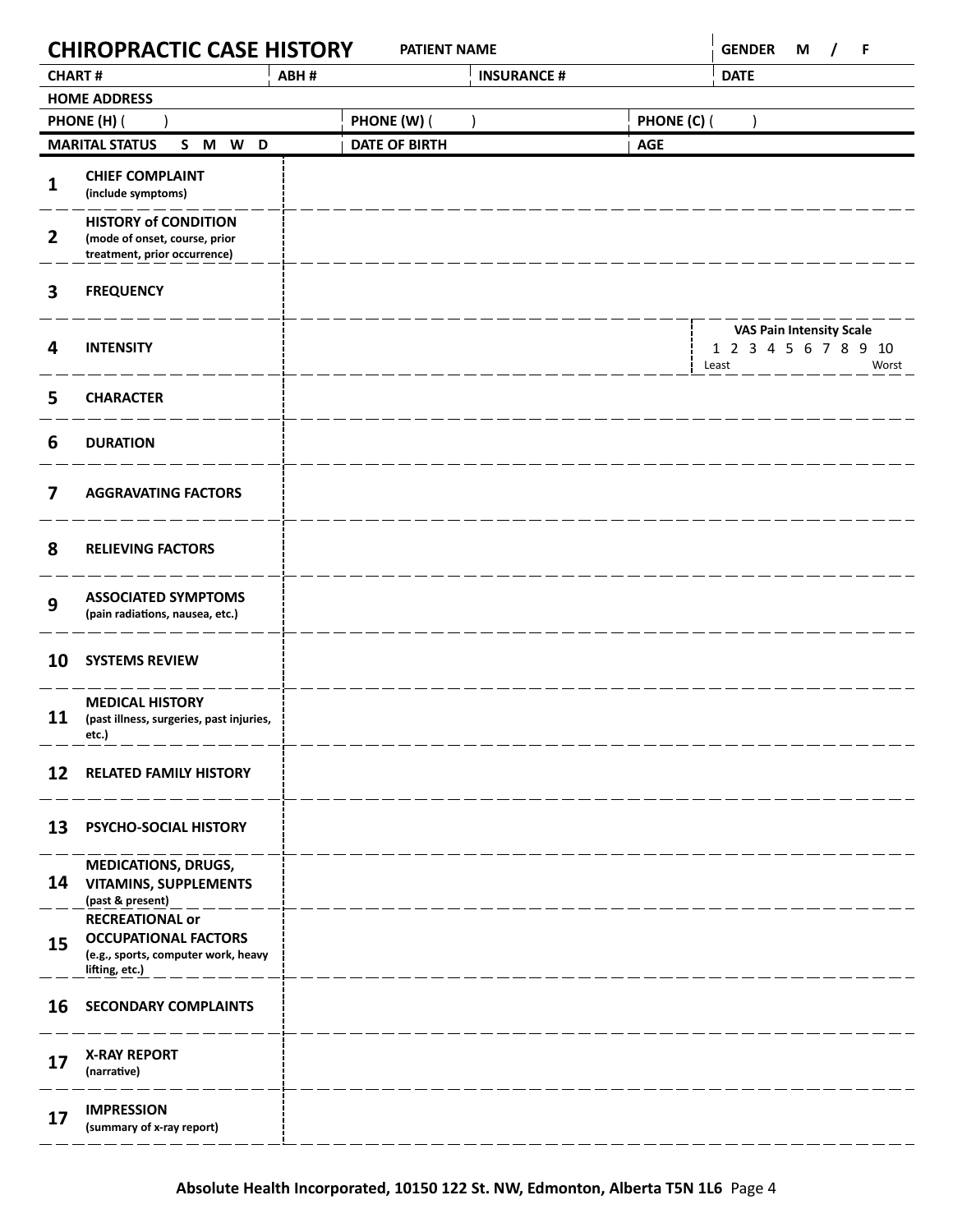







| <b>LEFT</b> | <b>SEGMENT</b>         | <b>RIGHT</b> |
|-------------|------------------------|--------------|
|             | Occ                    |              |
|             | C1                     |              |
|             | C <sub>2</sub>         |              |
|             | C <sub>3</sub>         |              |
|             | C4                     |              |
|             | $\overline{\text{C5}}$ |              |
|             | C <sub>6</sub>         |              |
|             | C7                     |              |
|             | T1                     |              |
|             | T <sub>2</sub>         |              |
|             | T <sub>3</sub>         |              |
|             | T <sub>4</sub>         |              |
|             | T5                     |              |
|             | T <sub>6</sub>         |              |
|             | T7                     |              |
|             | T <sub>8</sub>         |              |
|             | T <sub>9</sub>         |              |
|             | T <sub>10</sub>        |              |
|             | T <sub>11</sub>        |              |
|             | T <sub>12</sub>        |              |
|             | L1                     |              |
|             | L <sub>2</sub>         |              |
|             | L3                     |              |
|             | L4                     |              |
|             | L5                     |              |
|             | S/I                    |              |





### **DIAGNOSIS & PHYSICAL IMPRESSION:**

Narrative diagnosis preferred. ICD-9 codes = insufficient.

**TREATMENT PLAN:** modality of care, frequency and duration of care, and re-evaluation interval. (Modality e.g., SMT, ART, Graston, laser, ultrasound, electrical stimulation, controlled exercise plan, lifestyle counseling, etc.)

**Absolute Health Incorporated, 10150 122 St. NW, Edmonton, Alberta T5N 1L6** Page 5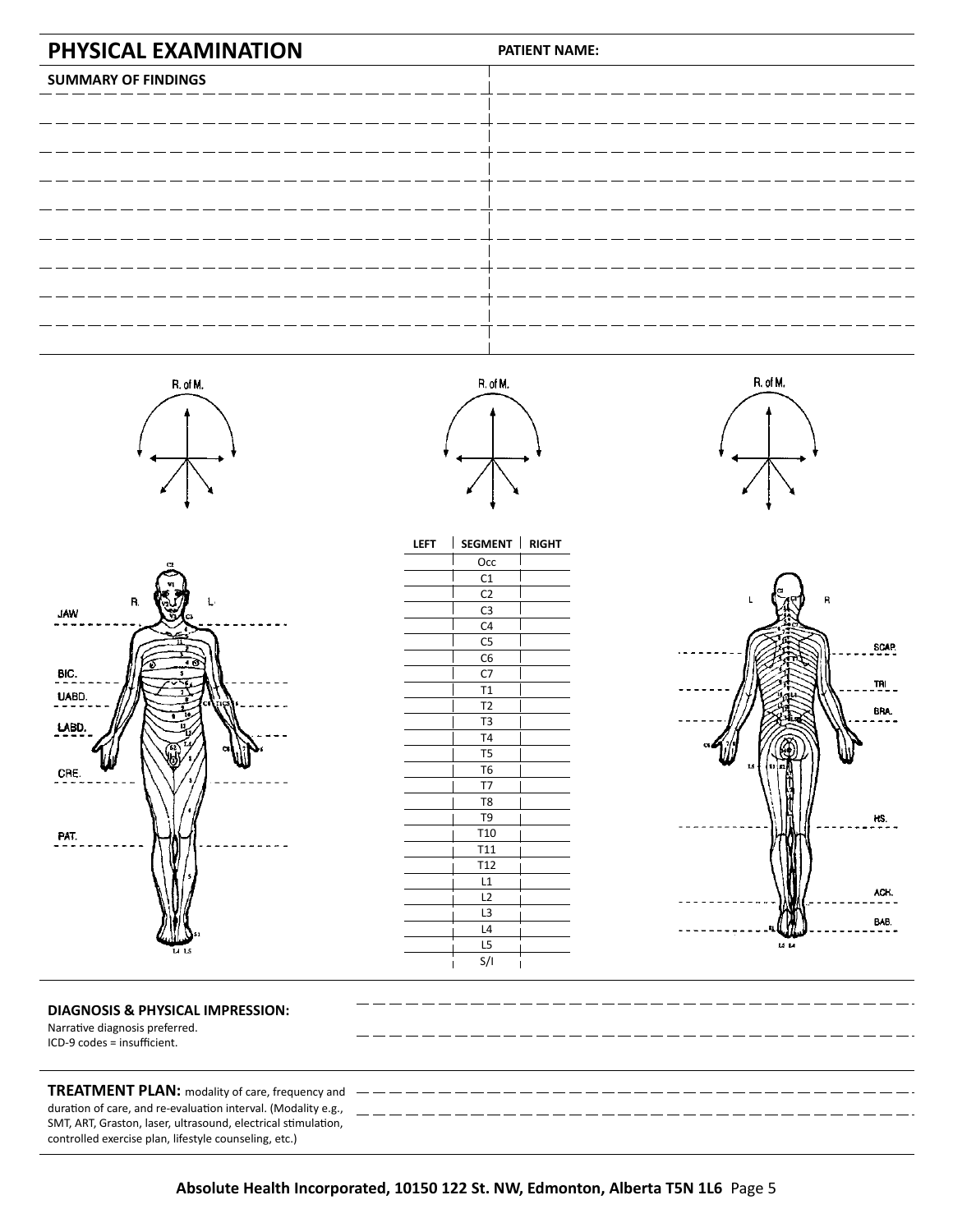## **Payment Contract**

Dated:  $\Box$ 

Alberta Health Care Insurance Plan has been delisted effective July 1, 2009.

I understand that I am responsible to pay **\$95 for the initial visit, and \$59 per subsequent visit(s)**. Seniors and children pay **\$47 per subsequent visit(s)**. **Extended follow-up visits are \$89.**

I clearly understand and agree that **all charges that are not covered by my insurance company are charged directly to me and that I am personally responsible for payment.**

I also understand that if I suspend or terminate my care and treatment, any fees for professional services rendered me will be immediately due and payable.

\_\_\_\_\_\_\_\_\_\_\_\_\_\_\_\_\_\_\_\_\_\_\_\_\_\_\_\_\_\_\_\_\_\_\_\_\_ \_\_\_\_\_\_\_\_\_\_\_\_\_\_\_\_\_\_\_\_\_\_\_\_\_\_\_\_\_\_\_\_\_\_\_\_\_\_\_

Signature (or Legal Guardian) Absolute Health Incorporated Witness Signature

\_\_\_\_\_\_\_\_\_\_\_\_\_\_\_\_\_\_\_\_\_\_\_\_\_\_\_\_\_\_\_\_\_\_\_\_\_ \_\_\_\_\_\_\_\_\_\_\_\_\_\_\_\_\_\_\_\_\_\_\_\_\_\_\_\_\_\_\_\_\_\_\_\_\_\_\_ Printed Name **Absolute Health Incorporated Representative** 

# **Cancellation & Missed Appointment Policy**

**Dated: \_\_\_\_\_\_\_\_\_\_\_\_\_\_\_\_\_\_\_\_** 

I clearly understand and agree that missed appointments, or appointment changes made less than six (6) business hours prior, are charged a **\$25 missed appointment fee**.

If I am unable to make my scheduled appointment, I will advise Absolute Health Incorporated **at least six (6) business hours before my scheduled appointment** by calling their office at (780) 448-5888, and I will leave a message if I get through to the answering machine.

I understand that Absolute Health Incorporated is sensitive to extenuating circumstances which arise and will be considerate of such when enforcing this policy. I agree to discuss any such circumstances at the soonest opportunity with the staff or practitioners at Absolute Health Incorporated, as soon as I possibly can.

 $\_$  , and the contribution of the contribution of  $\_$  . The contribution of the contribution of  $\_$  ,  $\_$ 

Signature (or Legal Guardian) Absolute Health Incorporated Witness Signature

 $\overline{\phantom{a}}$  , and the contract of the contract of the contract of the contract of the contract of the contract of the contract of the contract of the contract of the contract of the contract of the contract of the contrac Printed Name Absolute Health Incorporated Representative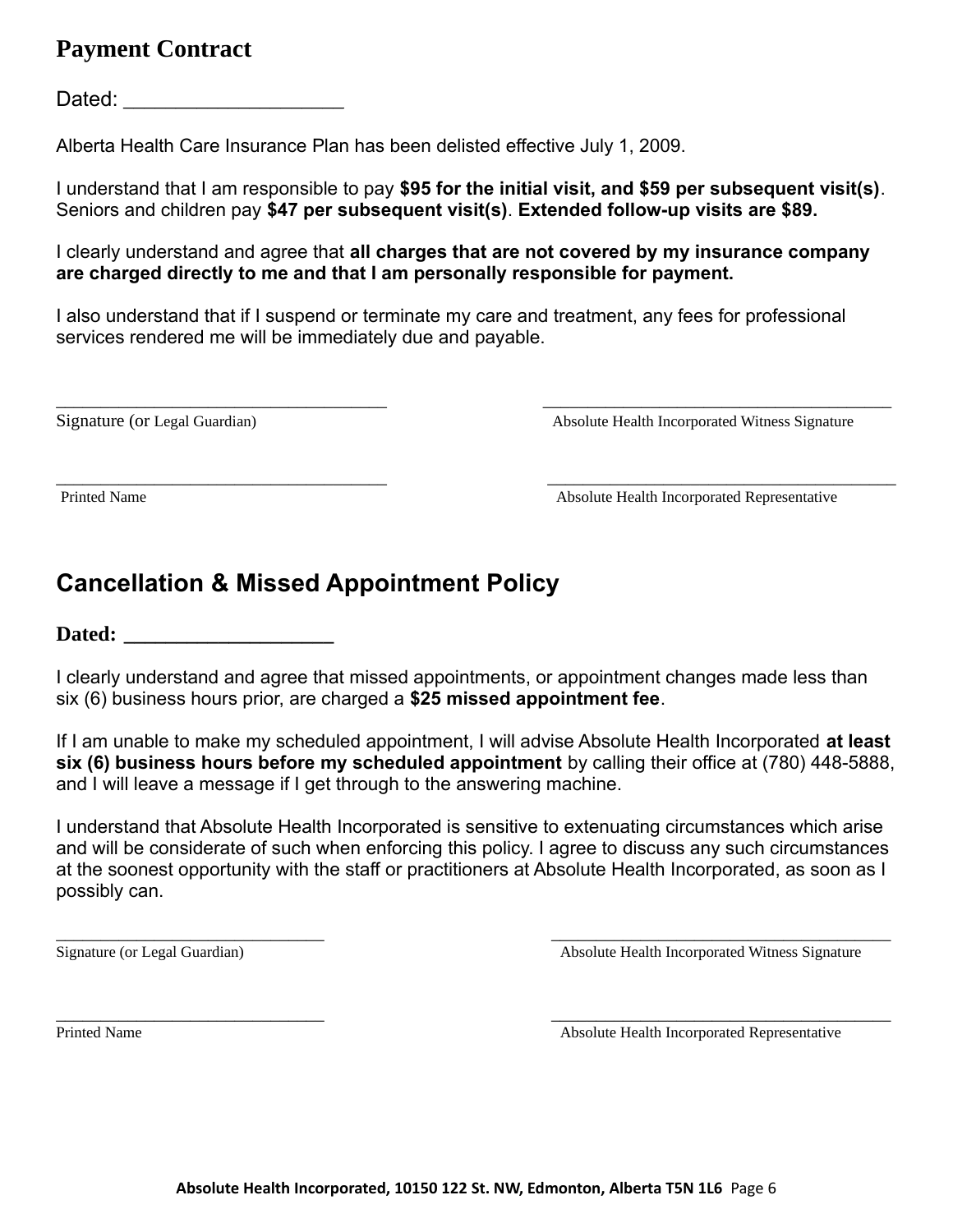# **CONSENT TO CHIROPRACTIC TREATMENT**

It is important for you to consider the benefits, risks and alternatives to the treatment options offered by your chiropractor and to make an informed decision about proceeding with treatment. Chiropractic treatment includes adjustment, manipulation and mobilization of the spine and other joints of the body, soft-tissue techniques such as massage, and other forms of therapy including, but not limited to, electrical or light therapy and exercise.

### **Benefits**

Chiropractic treatment has been demonstrated to be effective for complaints of the neck, back and other areas of the body caused by nerves, muscles, joints and related tissues. Treatment by your chiropractor can relieve pain, including headache, altered sensation, muscle stiffness and spasm. It can also increase mobility, improve function, and reduce or eliminate the need for drugs or surgery.

### **Risks**

The risks associated with chiropractic treatment vary according to each patient's condition as well as the location and type of treatment.

The risks include:

● **Temporary worsening of symptoms** – Usually, any increase in pre-existing symptoms of pain or stiffness will last only a few hours to a few days.

● **Skin irritation or burn** – Skin irritation or a burn may occur in association with the use of some types of electrical or light therapy. Skin irritation should resolve quickly. A burn may leave a permanent scar.

● **Sprain or strain** – Typically, a muscle or ligament sprain or strain will resolve itself within a few days or weeks with some rest, protection of the area affected and other minor care.

● **Rib fracture** – While a rib fracture is painful and can limit your activity for a period of time, it will generally heal on its own over a period of several weeks without further treatment or surgical intervention.

● **Injury or aggravation of a disc** – Over the course of a lifetime, spinal discs may degenerate or become damaged. A disc can degenerate with aging, while disc damage can occur with common daily activities such as bending or lifting. Patients who already have a degenerated or damaged disc may or may not have symptoms. They may not know they have a problem with a disc. They also may not know their disc condition is worsening because they only experience back or neck problems once in a while.

Chiropractic treatment should not damage a disc that is not already degenerated or damaged, but if there is a pre-existing disc condition, chiropractic treatment, like many common daily activities, may aggravate the disc condition. The consequences of disc injury or aggravating a pre-existing disc condition will vary with each patient. In the most severe cases, patient symptoms may include impaired back or neck mobility, radiating pain and numbness into the legs or arms, impaired bowel or bladder function, or impaired leg or arm function. Surgery may be needed.

● **Stroke** – Blood flows to the brain through two sets of arteries passing through the neck. These arteries may become weakened and damaged, either over time through aging or disease, or as a result of injury. A blood clot may form in a damaged artery. All or part of the clot may break off and travel up the artery to the brain where it can interrupt blood flow and cause a stroke.

Many common activities of daily living involving ordinary neck movements have been associated with stroke resulting from damage to an artery in the neck, or a clot that already existed in the artery breaking off and travelling up to the brain. Chiropractic treatment has also been associated with stroke. However, that association occurs very infrequently, and may be explained because an artery was already damaged and the patient was progressing toward a stroke when the patient consulted the chiropractor. Present medical and scientific evidence does not establish that chiropractic treatment causes either damage to an artery or stroke.

The consequences of a stroke can be very serious, including significant impairment of vision, speech, balance and brain function, as well as paralysis or death.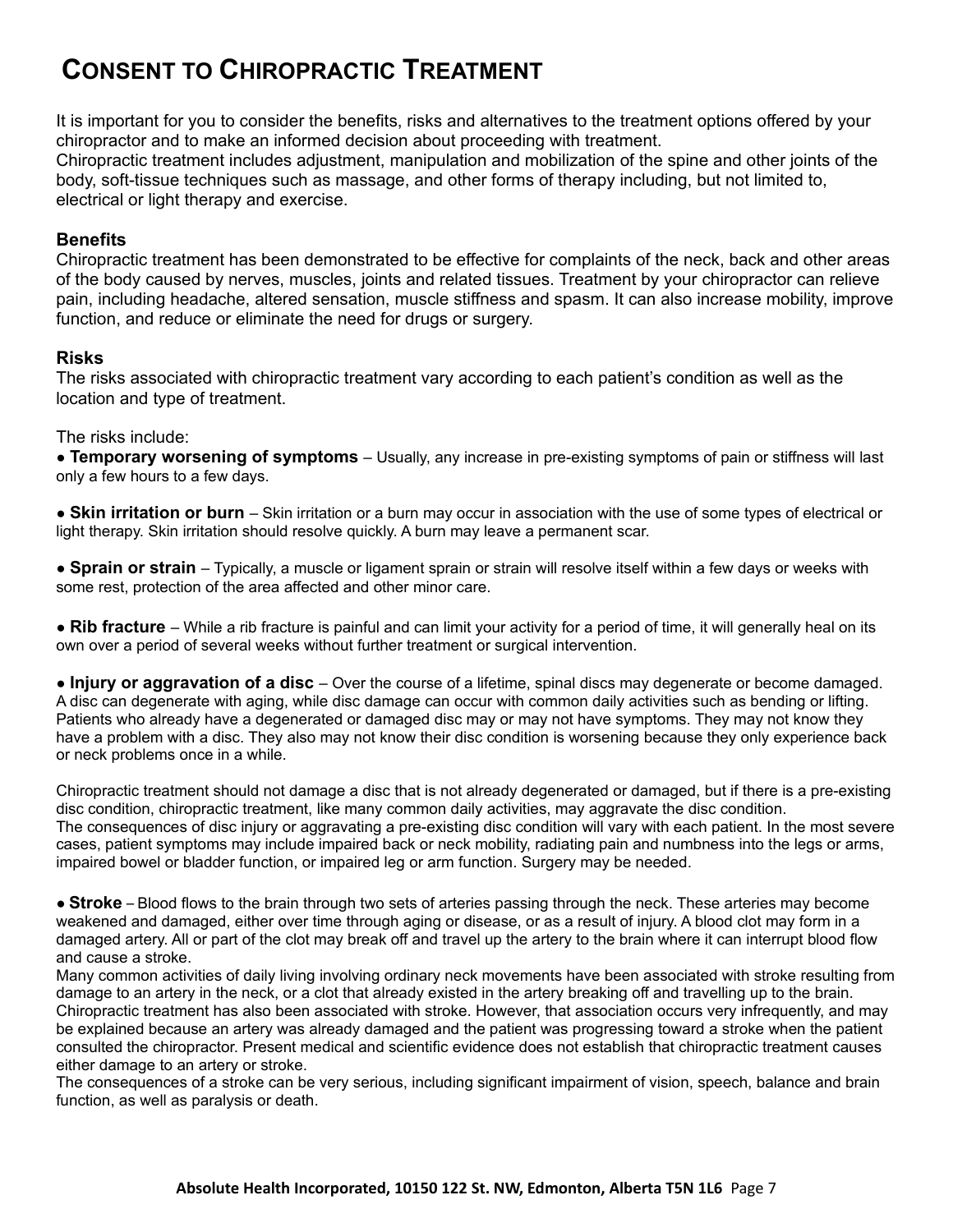#### **Alternatives**

Alternatives to chiropractic treatment may include consulting other health professionals. Your chiropractor may also prescribe rest without treatment, or exercise with or without treatment.

#### **Questions or Concerns**

You are encouraged to ask questions at any time regarding your assessment and treatment. Bring any concerns you have to the chiropractor's attention. If you are not comfortable, you may stop treatment at any time.

#### **Please be involved in and responsible for your care. Inform your chiropractor immediately of any change in your condition.**

#### **DO NOT SIGN THIS FORM UNTIL YOU MEETWITH THE CHIROPRACTOR**

I hereby acknowledge that I have discussed with the chiropractor the assessment of my condition and the treatment plan. I understand the nature of the treatment to be provided to me. I have considered the benefits and risks of treatment, as well as the alternatives to treatment. I hereby consent to chiropractic treatment as proposed to me.

|                                          | Date: | 20 |
|------------------------------------------|-------|----|
| Name (Please Print)                      |       |    |
|                                          |       |    |
|                                          |       |    |
|                                          | Date: | 20 |
| Signature of patient (or legal guardian) |       |    |
|                                          |       |    |
|                                          | Date: | 20 |
| Signature of Chiropractor                |       |    |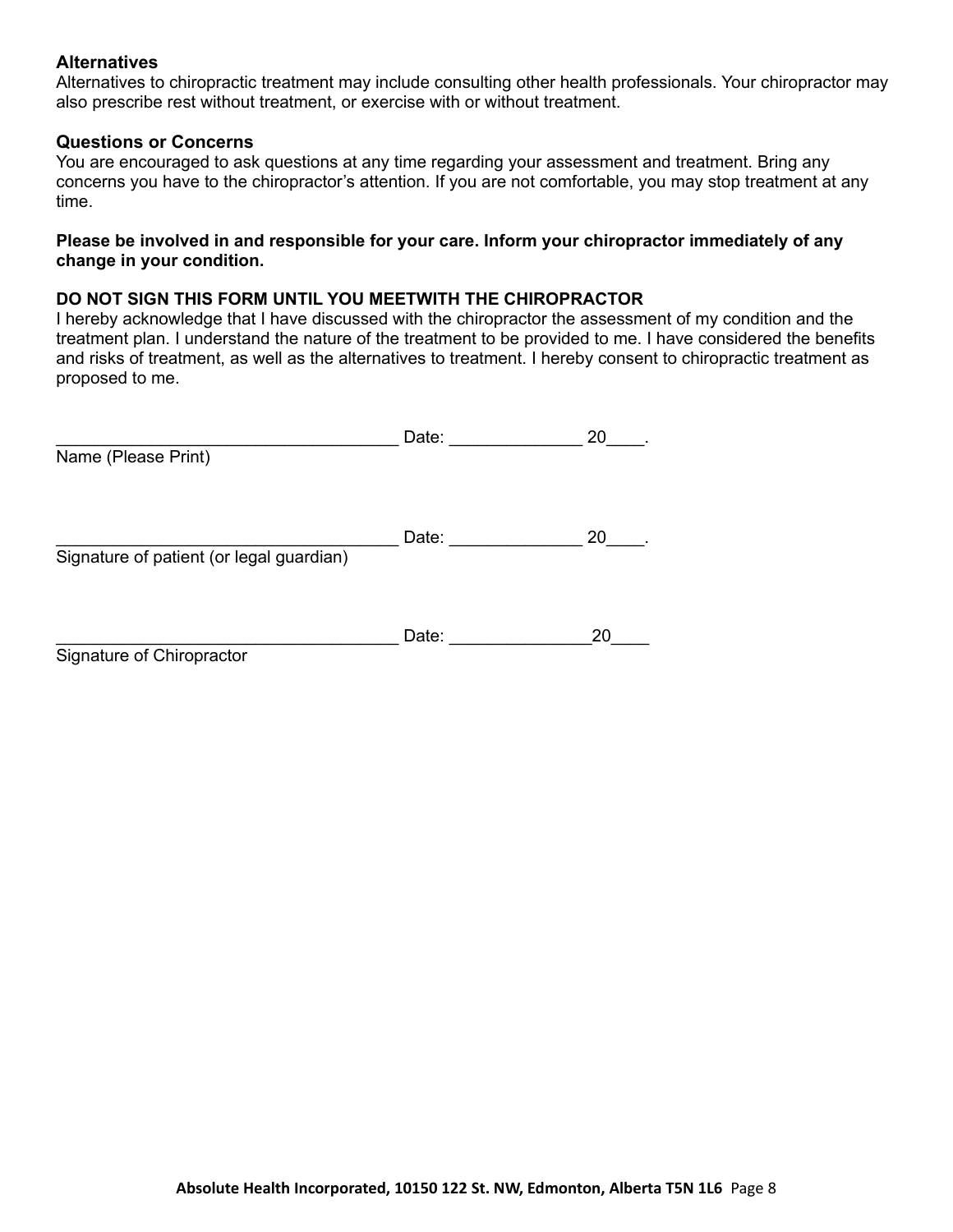## **SOAP/Progress Notes** Patient name:

| . <i>.</i> <del>.</del> |                          |                |                         |                      | $\frac{1}{2}$ |
|-------------------------|--------------------------|----------------|-------------------------|----------------------|---------------|
| Date                    | $_{\mathsf{OC}}$         | $\mathsf{T1}$  | T7                      | L1                   |               |
|                         | $\mathtt{C1}$            | $\mathsf{T2}$  | $\sf T8$                | L2                   |               |
|                         | $\mathsf{C2}$            | $\mathsf{T}3$  | T9                      | L3                   |               |
|                         | C <sub>3</sub>           | $\mathsf{T}4$  | <b>T10</b>              |                      |               |
| $\mathsf Q$             |                          |                |                         | L4                   |               |
|                         | $\mathsf{C}4$            | $\mathsf{T}5$  | <b>T11</b>              | L5                   |               |
|                         | ${\sf C}5$               | ${\tt T6}$     | T12                     | SI                   |               |
| X-ray                   | ${\sf C6}$               |                |                         | Sac                  |               |
|                         | ${\sf C7}$               |                |                         |                      |               |
|                         |                          |                |                         |                      |               |
| Date                    | $_{\rm OC}$              | T1             | T7                      | L1                   |               |
|                         | C1                       | $\mathsf{T2}$  | T8                      | L2                   |               |
|                         | $\mathsf{C2}$            | $T3$           | T9                      | L3                   |               |
|                         | $\mathsf{C}3$            |                |                         |                      |               |
| $\mathsf Q$             |                          | T <sub>4</sub> | <b>T10</b>              | L4                   |               |
|                         | $\mathsf{C}4$            | T <sub>5</sub> | <b>T11</b>              | L5                   |               |
|                         | $\mathsf{C}5$            | T6             | T12                     | SI                   |               |
| X-ray                   | ${\sf C6}$               |                |                         | Sac                  |               |
|                         | ${\sf C7}$               |                |                         |                      |               |
|                         |                          |                |                         |                      |               |
| Date                    | $_{\mathsf{OC}}$         | T1             | T7                      | L1                   |               |
|                         | C1                       | $\mathsf{T2}$  | T8                      | L2                   |               |
|                         |                          |                |                         |                      |               |
|                         | $\mathsf{C2}$            | T <sub>3</sub> | T9                      | L3                   |               |
| $\mathsf Q$             | C <sub>3</sub>           | $\mathsf{T}4$  | <b>T10</b>              | L4                   |               |
|                         | $\mathsf{C}4$            | $\mathsf{T}5$  | <b>T11</b>              | L5                   |               |
|                         | ${\sf C}5$               | T <sub>6</sub> | T12                     | SI                   |               |
| X-ray                   | ${\sf C6}$               |                |                         | Sac                  |               |
|                         | ${\sf C7}$               |                |                         |                      |               |
|                         |                          |                |                         |                      |               |
|                         |                          |                |                         |                      |               |
|                         |                          |                |                         |                      |               |
| Date                    | $_{\mathsf{OC}}$         | T1             | T7                      | L1                   |               |
|                         | C1                       | $\mathsf{T2}$  | T8                      | L2                   |               |
|                         | $\mathsf{C2}$            | $T3$           | T <sub>9</sub>          | L3                   |               |
| $\mathsf Q$             | $\mathsf{C}3$            | $\mathsf{T}4$  | T10                     | L4                   |               |
|                         | $\mathsf{C}4$            | $\mathsf{T}5$  | <b>T11</b>              | L5                   |               |
|                         |                          |                |                         |                      |               |
|                         | ${\sf C}5$               | T6             | T12                     | SI                   |               |
| X-ray                   | ${\sf C6}$               |                |                         | Sac                  |               |
|                         | ${\sf C7}$               |                |                         |                      |               |
|                         |                          |                |                         |                      |               |
| Date                    | $_{\rm OC}$              | T1             | $\sf{T}7$               | L1                   |               |
|                         | $\mathsf{C1}$            | T <sub>2</sub> | T8                      | L2                   |               |
|                         | C <sub>2</sub>           | T <sub>3</sub> | T <sub>9</sub>          | L3                   |               |
| Q                       | C <sub>3</sub>           | T4             | T10                     | L4                   |               |
|                         | C <sub>4</sub>           | T <sub>5</sub> | T11                     | L5                   |               |
|                         |                          |                |                         |                      |               |
|                         | ${\sf C}5$               | T <sub>6</sub> | T12                     | $\mathsf{SI}\xspace$ |               |
| X-ray                   | ${\sf C6}$               |                |                         | Sac                  |               |
|                         | C7                       |                |                         |                      |               |
|                         |                          |                |                         |                      |               |
| Date                    | $_{\rm OC}$              | $\mathsf{T1}$  | $\mathsf{T} \mathsf{7}$ | L1                   |               |
|                         | $\mathsf{C1}$            | $\mathsf{T2}$  | T8                      | L2                   |               |
|                         | $\mathsf{C2}$            | T <sub>3</sub> | T <sub>9</sub>          | L3                   |               |
|                         | C <sub>3</sub>           | T <sub>4</sub> | T10                     | L4                   |               |
| Q                       |                          |                |                         |                      |               |
|                         | C <sub>4</sub>           | T <sub>5</sub> | T11                     | L5                   |               |
|                         | ${\sf C}5$               | T <sub>6</sub> | T12                     | $\mathsf{SI}\xspace$ |               |
| X-ray                   | ${\sf C6}$<br>${\sf C7}$ |                |                         | Sac                  |               |